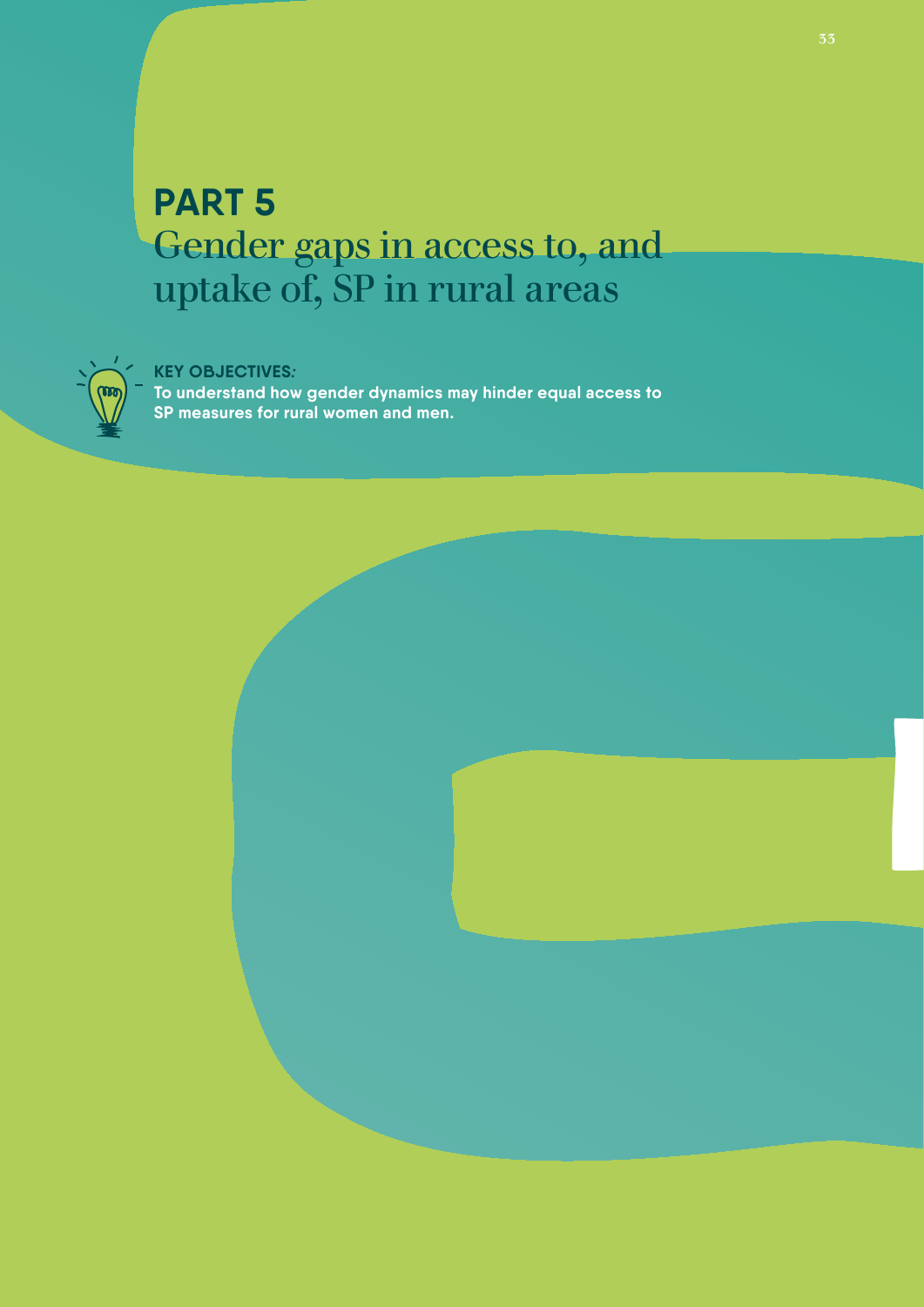# **5.1 Why women face gender barriers in accessing social protection?**

Approximately 73 percent of the world population lacks access to appropriate SP schemes, and most of these unprotected people live in rural locations (FAO, 2015). Agricultural workers, especially women farmers, are among the least protected in terms of access to social security measures, including workers' compensation, long-term disability benefits, survivors' benefits and old age pensions (UN Women, 2015). Also, various gender-related barriers (e.g. limited mobility, time poverty, care demands, and social norms) may prevent rural women from fully participating in and benefiting from SP schemes.

There are three main reasons behind women's unequal access to, and uptake of, SP.

#### **i. Structural disadvantage in the rural labour market**

As discussed in Part 4, rural women farmers are more likely than men to work in irregular, low-paid (or unpaid) jobs in the informal economy. In addition, because of their care-providing roles, rural women tend to have interrupted work histories (Ulrichs, 2016). Consequently, rural women are less able to contribute to social

In many countries, women have lower rates of access to pensions than men.

security benefits (e.g. pensions, maternity coverage and unemployment insurance), particularly in the absence of subsidized schemes (UN Women, 2015; Hunt and Samman, 2016). In many countries, women have lower rates of access to pensions than men (see Figure 8, Annex 2) while globally only a little over one-quarter (28.4 percent) of employed women are effectively protected during maternity through contributory or non-contributory cash benefits (ILO, 2015a). Such a disadvantage is

exacerbated in rural areas where there is a severe lack of access to both state and privately run social security schemes that cater to workers in the informal sector (ILO, 2016).

#### **ii. Weaknesses in design and delivery of social assistance programmes**

Women often have more success in accessing non-contributory social assistance programmes, especially where these programmes offer universal benefits to individuals rather than only to the male head of the household (UN Women, 2015). Women are likely to qualify for non-contributory programmes because of their poverty, vulnerability and status as 'caretakers' (IEG, 2014; UN Women, 2015). However, in rural areas, complex and laborious administrative procedures; the limited communication and awareness of programme eligibility and targeting criteria; and the perceived value of benefits in relation to the cost (in time and money) of participation, may make women less likely than men to enrol in and fully participate in SP programmes (Hunt and Samman, 2016). For example, evidence from Mexico's Prospera conditional cash transfer revealed that very poor female beneficiaries living in remote rural communities dropped out of the programme because complying with the programme's conditions interfered with their incomegenerating opportunities (Molyneux, 2017).

Poor, female-headed households, which rely heavily on their immediate income to survive, are also disproportionately affected when SP programmes deliver irregular and late payments of benefits (Kidd, 2014). In Rwanda, for example, considerable payment arrears in the Vision 2020 Umurenge Programme (VUP) public works, forced single mothers with children to exclude themselves from its activities and take up less-preferred types of employment to cover income gaps (Pavanello *et al.,* 2016).